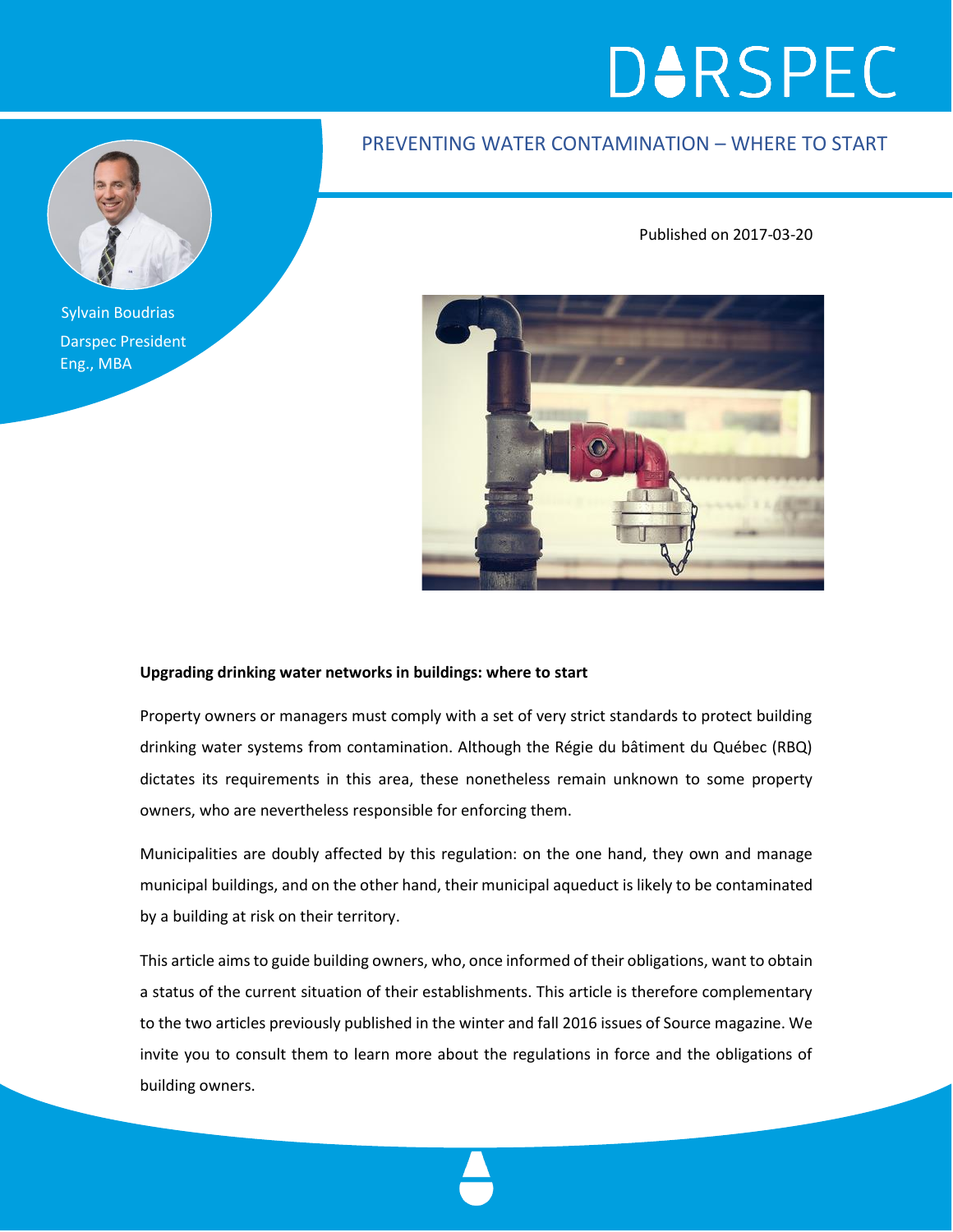## **DARSPEC**

#### **Become familiar with the subject**

It is useful to understand the phenomena that can cause contamination of drinking water in buildings. Literature on the subject is available on the Web, particularly on the RBQ website. Thus, you will learn that it is the cross connections present on domestic water networks, when not adequately isolated with an appropriate protection device, that are mainly responsible for contamination events. In case of backflow, toxic substances could come into contact with water intended for human consumption. Depending on the degree of danger, the contamination could go unnoticed, but it could also affect the health of users in various ways. That is why it is necessary to be concerned about it.

#### **Find out about the current situation of the buildings under your responsibility**

When you have some knowledge of the subject, it is easier to discuss the matter with the person in charge of building maintenance. He will be able to inform you about the presence or absence of backflow prevention devices on the drinking water pipes. These devices are mechanical devices that prevent contamination. They are offered in a variety of models, depending on the risk of the application to be isolated. Some models must be tested annually to ensure that they function properly. Find out if the certification of existing backflow prevention devices is up to date.

Note that there is usually a backflow prevention device on the water inlet of the buildings to prevent contamination from spreading into the municipal aqueduct. Other applications are also frequently isolated, such as the fire sprinkler system and the irrigation system. Since the buildings all serve different purposes, other devices could be installed in various places on the plumbing system, depending on the use made of the drinking water.

#### **Determine the compliance of a building's drinking water system**

To determine whether a building is compliant or not, it is recommended to do business with a professional in cross-connection engineering, who has an in-depth understanding of the standards and regulations that apply to the field. He will be able to share with you his experience, largely acquired in the field. This aspect is not negligible and even essential, considering the immense diversity of buildings, whether industrial, commercial, or institutional.

An engineering analysis of the cross connections is the first step to obtain an accurate picture of the situation. This will give you a complete inventory of the cross-connections that present a risk